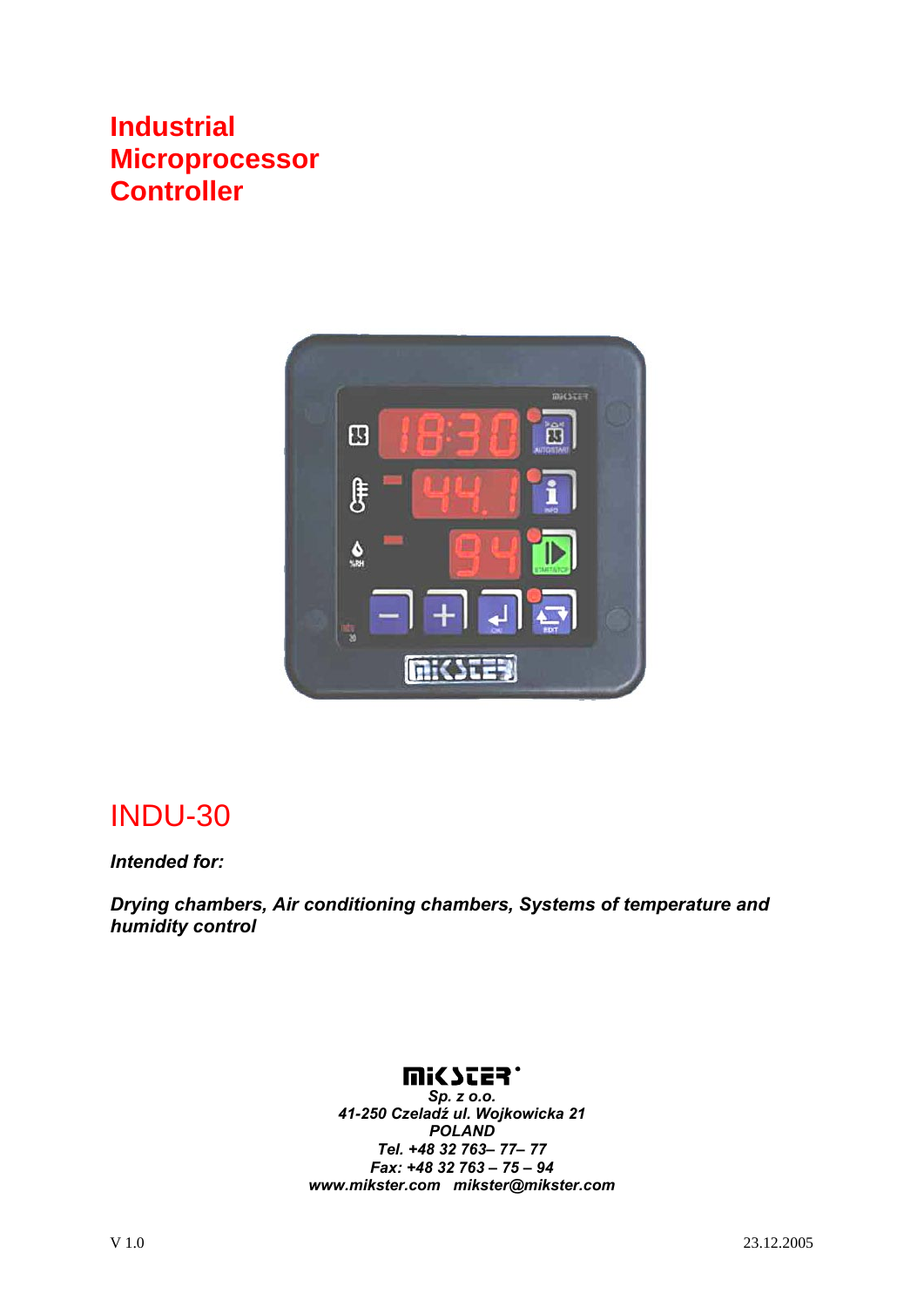#### **LIST OF CONTENTS**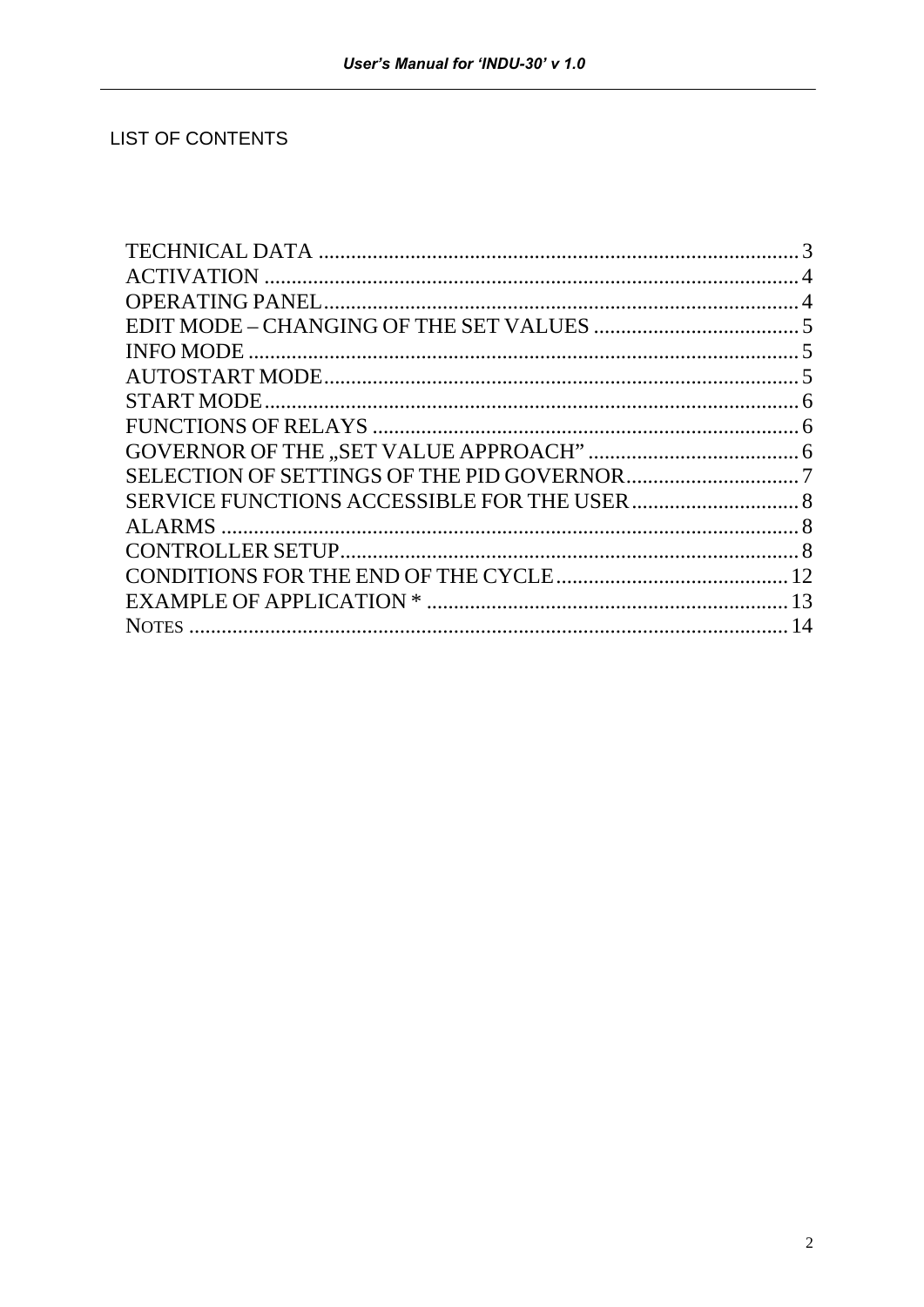## TECHNICAL DATA

- 2 analogue inputs PT-100 (PT-500, PT1000) channel 1: temperature – 'dry' thermometer channel 3: temperature – 'wet' thermometer
- Temperature measuring range: -30.. +400  $^{\circ}$ C (resolution 0.1  $^{\circ}$ C)
- 1 analogue input  $0..20$   $(4..20)$  mA channel 2: analogue humidity sensor
- 5 relay outputs
- 1 x RS-485 communication with a PC computer
- 1 x RS-485 LOGGINET system digital sensor of humidity and temperature
- 2 control inputs (alarm signaling or keyboard lockout)
- Power supply 230 / (110) (24)  $\pm$  10% VAC
- Power consumption 3 W
- Protection level IP65 (from the front)
- Operation temperature –10 °C .. +55 °C
- Storage temperature –15 °C .. +60 °C
- Overall dimensions 134x134x65 mm
- Assembling hole 90x90 mm

AUTOSTART: according to RTC, with the possibility of an advanced programming (up to 10 days) of the controller switching on.

Governor type: 2 types of bistable governors and the PID governor. Conditional end of the process programmable in SETUP.

Recording of the set and measured values, approximately 100,000 recordings\*.

Assembling hole 90x90mm.



\* recording module, R - version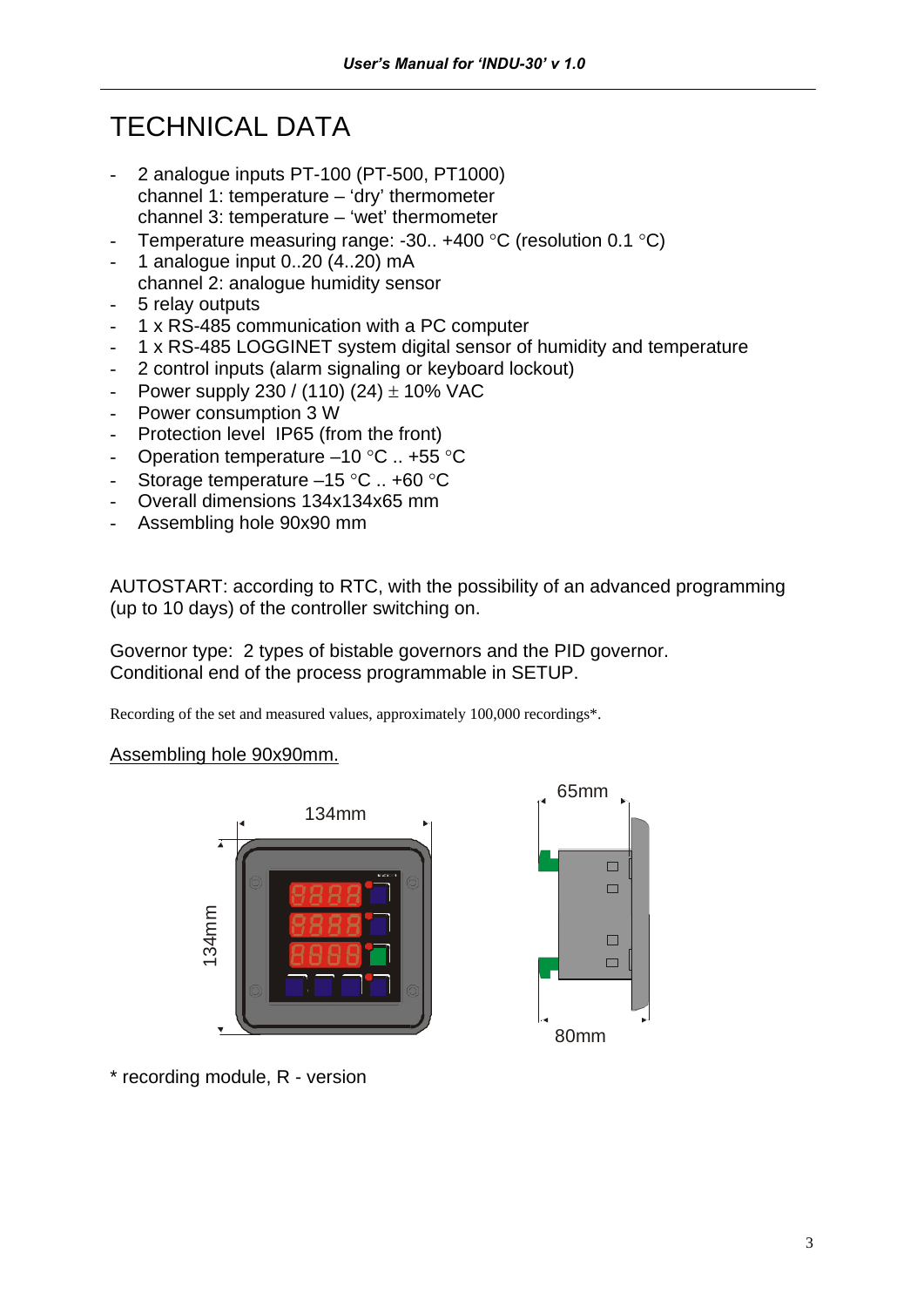#### ACTIVATION

 When the LOGGINET system digital sensor and the mains are connected, the controller is automatically activated. After the welcoming words the device displays in turn: current hour and minute, measurement in channel 1 – temperature, measurement in channel 2 - humidity. Three horizontal lines on the display indicate the lack or failure of a measuring element. Diodes on the keys signal the mode of the device (e.g. editing or autostart mode). Horizontal lines at the left side of the displayed measured value signal the governor's mode: controlled output causes that the diode lights. Diodes on the keys indicate the controller's mode. Possible modes of operation are: AUTOSTART, START, INFO and EDIT.

In the STOP mode, when the START mode ended, the word "STOP" is displayed on the screen – instead of an hour and minute.

NOTE: in the case of power failure the controller remembers the mode of operation and returns to this mode at the power supply restart. (unless the time set in the 48 Setup cell expires).



## OPERATING PANEL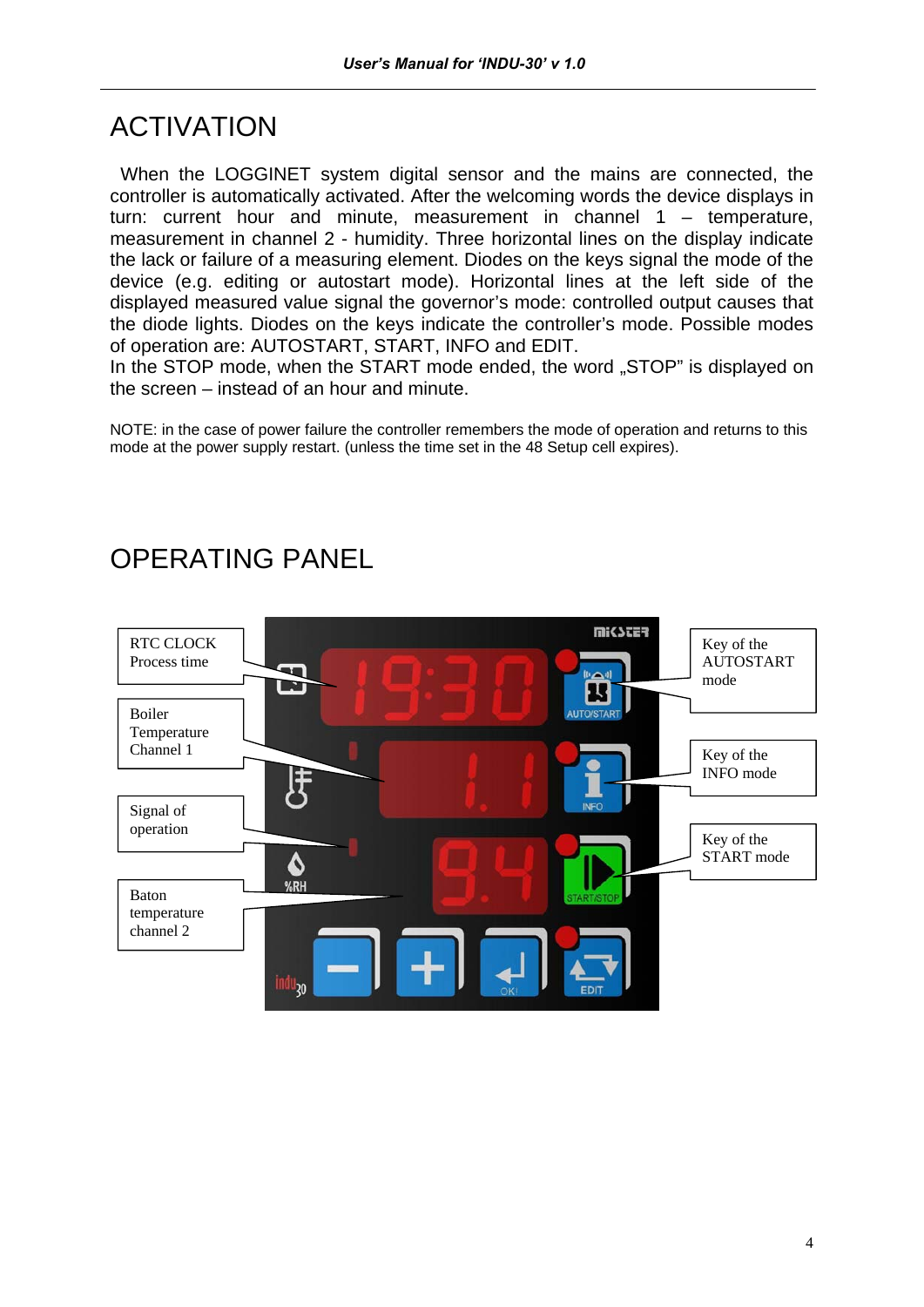## EDIT MODE – CHANGING OF THE SET VALUES

 In order to enter the mode of editing the set parameters of the process the key should be pressed  $\sqrt{\phantom{a}}$ . Entering into the edit mode is indicated by pulsation of the

diode on the key EDIT.

Keys  $\Box$   $\Box$  are used for correction of parameters. Confirmation and proceeding to the next editing field is done by the OK key. Consecutive pressing of the key  $\left| \frac{1}{\sqrt{1 + \frac{1}{n}}} \right|$  means exit from the editing mode.

The set parameters are consecutively:

- START mode duration (number of hours and minutes)
- Set temperature (temperature controller)
- Set humidity (humidity controller)

## INFO MODE

 Single pressing of the INFO key causes the display of information in dependence of the controller's mode of operation:

For the AUTOSTART mode

Depending on the parameter in the 47 Setup cell:

 At selecting HMD – hour, minute and twenty-four hours delay before the START mode commences,

At selecting HM – number of hours and minutes remaining to the START mode

Consecutive information, for all modes, are the same:

- Temperature measurement in channel 3 (Ad-3)
- Set temperature and humidity
- Actual date
- Actual time

Proceeding into the next (previous) information can be done by keys: .



## AUTOSTART MODE

 Pressing the AUTO/START key causes transition to the parameters editing of this mode.

There are two possibilities of setting the moment of the controller AUTOSTART:

- 1. Activation at the predetermined hour and minute with the possibility of adding the twenty-four hour delay (F47 SETUP - HMD).
- 2. Activation after the predetermined number of hours and minutes (F47 SETUP - HM)

To exit the AUTOSTART mode the AUTO/START key should be pressed again. There is also a possibility of a direct transition from the AUTOSTART into the START mode. Single pressing of the START key is needed.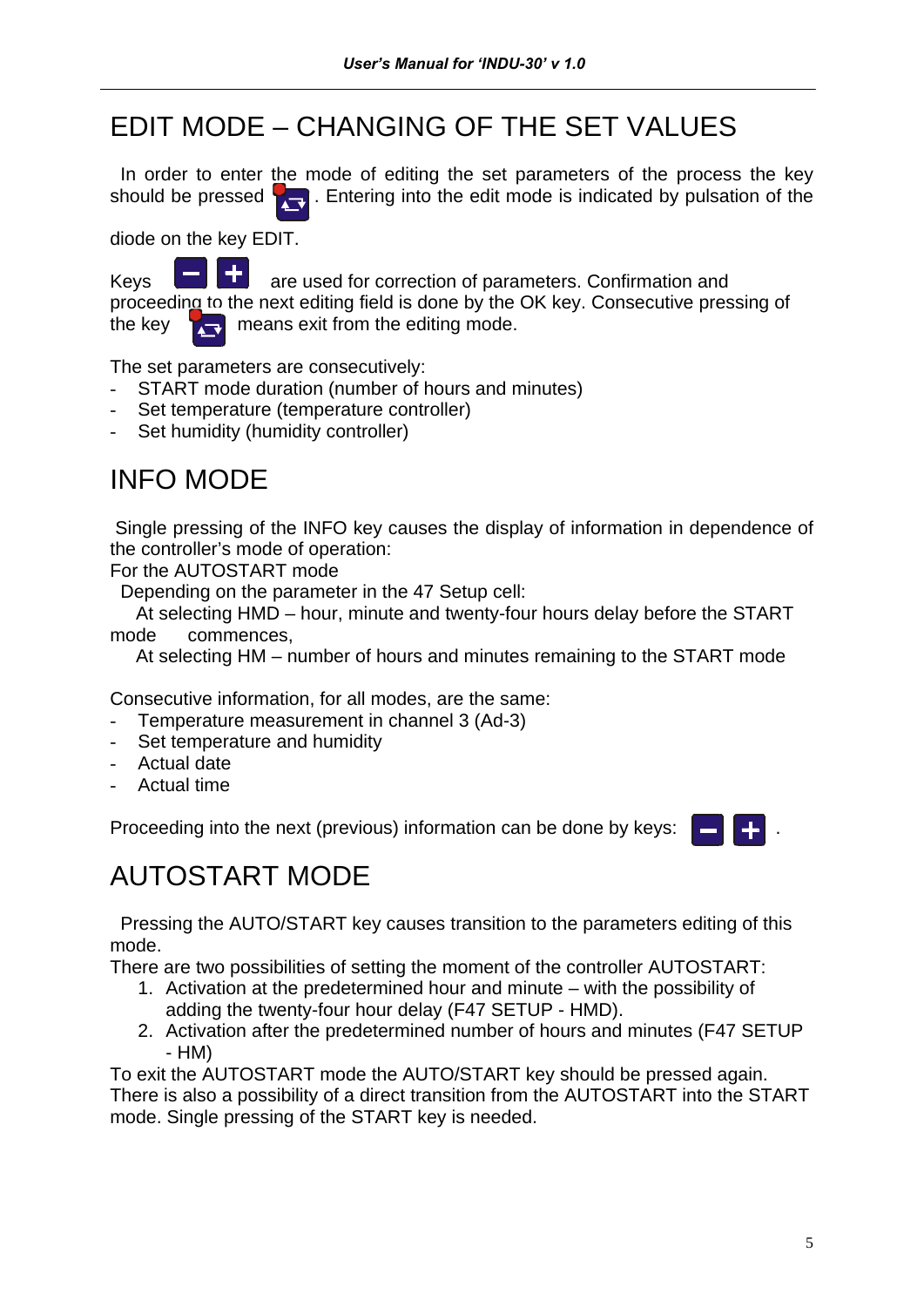## START MODE

Beginning and ending of the START mode is done by pressing the key: For the typical settings of the controller, entering the START mode activates governors and the countdown of the process time starts.

The display shows the number of hours and minutes remaining to the end of the process.

Pressing the OK key switches off the sound signal.

Depending on the SETUP - various conditions of the process ending are possible, e.g.

- countdown of the process time
- obtaining of the adequate temperature and humidity value

The end of the process is indicated by the internal sound signal of the controller and by controlling of the relay output REL5 (unless it is declared in the cell 30 of Setup as the humidity governor).

Pressing the OK key switches off the sound signal.

## FUNCTIONS OF RELAYS

- **REL 1**: temperature governor
- **REL 2**: humidity governor
- **REL 3**: temperature governor
- **REL 4**: controlled in the START mode
- **REL 5**: humidity regulation or alarm event signaling.

Selection of the regulation algorithm in the cells of Setup (27..30)

## GOVERNOR OF THE "SET VALUE APPROACH"



#### **Parameters**

Ts – set temperature value

Tga – temperature of the governor activation; up to this temperature the output is controlled (heating). When this temperature is reached the governing algorithm starts.

Dout – state at the digital output (high state corresponds to the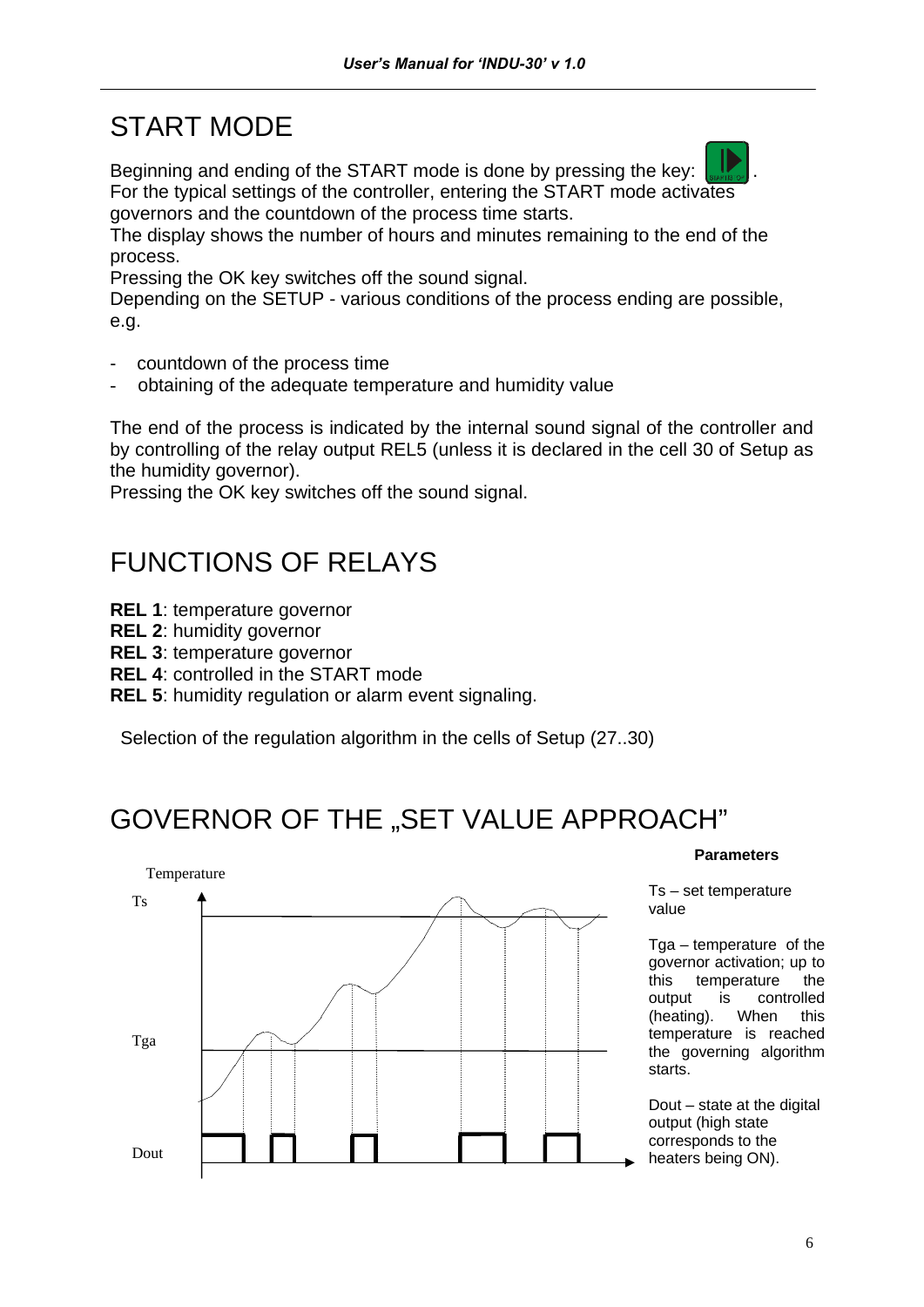## SELECTION OF SETTINGS OF THE PID GOVERNOR

 To obtain an access to the settings of the PID governor coupled with the particular measuring channel the MINUS key should be pressed and held and then the INFO key. The upper display shows the information that the governor can be adjusted  $$ then the OK key should be pressed. The edition of the selected parameter is being done on the middle display (pulsating value). Increasing of the parameter's value can be done by the PLUS key, while decreasing by the MINUS key. Proceeding to the next parameter and confirmation of changes is done by pressing OK. Exit from the edition mode - by pressing the EDIT key.

#### **During the edition of parameters the relay REL1 shows 10% of filling. It might be helpful in characterizing the object and parameters selection.**

Regulation is being done on the bases of:

- Pr amplification of the proportional element,
- Ti integration constant (doubling time),
- Td differential constant (advancing time),
- TS set temperature,

 Writing 0 value for the integrating or differentiating element causes its switching off. Due to that feature, it is possible to obtain the arbitrary governing algorithm.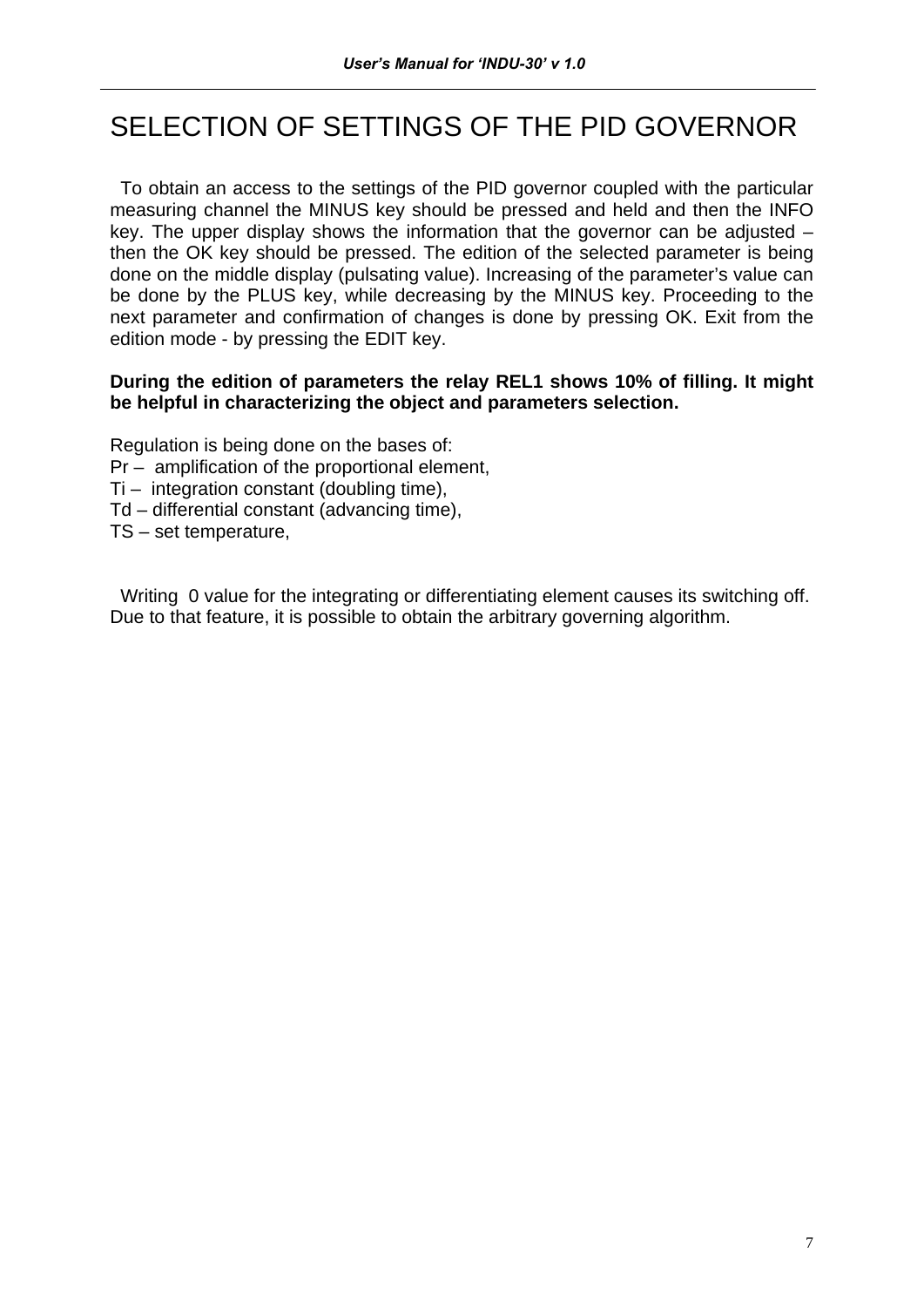## SERVICE FUNCTIONS ACCESSIBLE FOR THE USER

| Cell number     | Description                                                      |
|-----------------|------------------------------------------------------------------|
| UF <sub>0</sub> | Setting of the real time clock.                                  |
|                 | Next parameter is reached by the OK key.                         |
| UF <sub>1</sub> | Change of the access code for the user                           |
|                 | Range 09999                                                      |
|                 | For $\theta$ value – checking of the access code is switched off |
| UF <sub>2</sub> | Information concerning the current program version               |
| UF <sub>3</sub> | Switching ON/OFF of the keyboard click                           |
|                 | $OFF -$ switching off                                            |
|                 | $ON$ – switching on                                              |
|                 |                                                                  |

 To enter the user's mode the MINUS key should be pressed and held, the PLUS key should be pressed and held. Those functions are accessible when the access code is given.

To switch off the checking of the access code its value should be set as zero. As a rule the access to the user's settings is switched off.

## ALARMS

Controller INDU 30 signals 11 alarm events:

- Err 1 Failure or lack of the measuring element in the channel 1
- Err 2 Failure or lack of the measuring element in the channel 2
- Err 3 Failure or lack of the measuring element in the channel 3
- Err 4 Permissible MAX temperature exceeded
- Err 5 Permissible MAX humidity exceeded
- $-$  Err 6
- Err 7 Permissible MIN temperature exceeded
- Err 8 Permissible MIN humidity exceeded
- Err 9
- Err 10 Control input 1 not shorted
- Err 11 Control input 2 not shorted

The first step in an alarm activation is the setting of the time delay [seconds] in SETUP (cells 71..73) between an alarm event and the alarm activation. Then the activation of the selected alarms in SETUP (cells 60..70) should be done.

Alarm should be confirmed by the OK. key. If the cause of an alarm is not removed, the controller – after the time delay of the alarm activation - will again signal the alarm.

#### CONTROLLER SETUP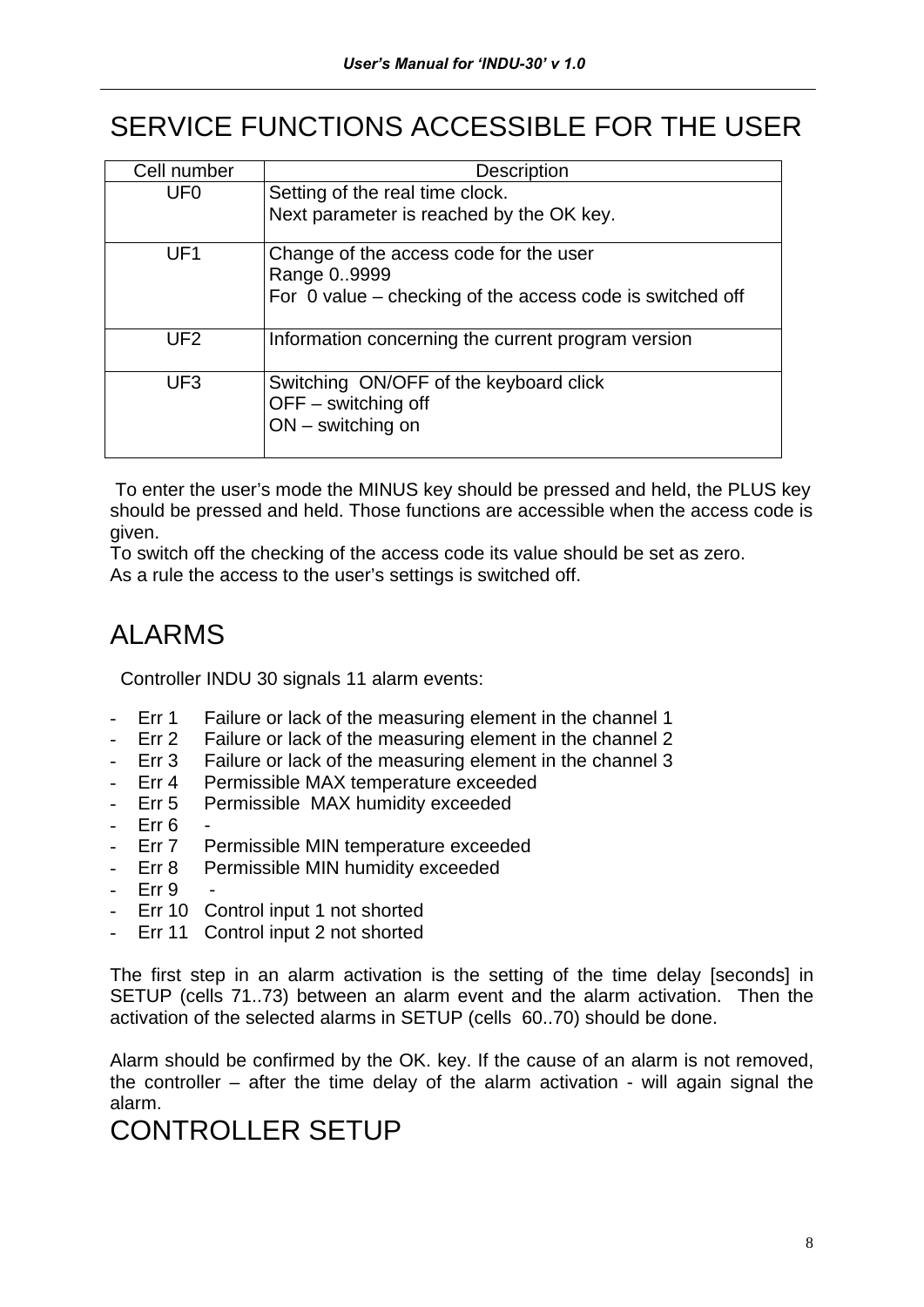To enter SETUP the MINUS key should be pressed and held, then the EDIT key pressed. After providing the access code – the correction of the controller's parameters can be done.

| Address in the MODBUS network<br>0.128<br>0<br>1<br>1<br>$\overline{0}$<br>0.4<br><b>Transmission rate</b><br>$0 - 9600$<br>$1 - 19200$<br>$2 - 38400$<br>$3 - 57600$<br>$4 - 115200$<br>0.12<br>Type of the measuring input for channel 1<br>2<br>1<br>$0 - PT-500$<br>$1 - PT-100$<br>$2 - PT1000$<br>$3 - 0.20$ mA*<br>$4 - 4.20$ mA*<br>5 - thermocouple s**<br>$6$ – thermocouple $b**$<br>$7$ – thermocouple $r^{**}$<br>8 - thermocouple t**<br>$9$ – thermocouple $j^{**}$<br>10 - thermocouple e**<br>11 - thermocouple k**<br>12 - thermocouple n**<br>$\star$<br>current input version<br>$***$<br>thermocouple service version<br>3<br>3.4<br>Type of the measuring input for channel 2<br>4<br>0.12<br>Type of the measuring input for channel 3<br>4<br>1<br>5<br>$\mathbf 0$<br>Value corresponding to 0 mA for channel 1<br>$-99.0$<br>for 020 mA<br>999°C<br>Value corresponding to 20 mA for channel 1<br>200<br>$-99.0$<br>6<br>for 020 mA<br>999°C<br>7<br>0<br>$-99.0$<br>Value corresponding to 0 mA for channel 2<br>for 020 mA<br>999°C<br>Value corresponding to 20 mA for channel 2<br>200<br>$-99.0$<br>8<br>for 020 mA<br>999°C<br>0<br>Value corresponding to 0 mA for channel 3<br>9<br>$-99.0$<br>for $020$ mA<br>999°C<br>10<br>200<br>Value corresponding to 20 mA for channel 3<br>$-99.0$<br>999°C<br>fpr $0.20 \text{ mA}$<br>11<br>0<br>-99.0<br>Value corresponding to 4 mA for channel 1<br>for 420 mA<br>999°C<br>12<br>Value corresponding to 20 mA for channel 1<br>200<br>$-99.0$<br>for 420 mA<br>999°C<br>13<br>Value corresponding to 4 mA for channel 2<br>0<br>$-99.0$<br>for 420 mA<br>999°C<br>14<br>200<br>$-99.0$<br>Value corresponding to 20 mA for channel 2<br>for 420 mA<br>999°C<br>15<br>$\mathbf 0$<br>Value corresponding to 4 mA for channel 3<br>$-99.0$<br>for 420 mA<br>999°C<br>16<br>200<br>$-99.0$<br>Value corresponding to 20 mA for channel 3<br>for 420 mA<br>999°C<br>17<br>0,0<br>$-20.0$<br>Temperature correction for channel 1<br>20.0°C<br>0,0<br>$-20.0$<br>18<br>Temperature correction for channel 2 | No | <b>DEFAULT VALUE</b> | <b>RANGE</b> | <b>DESCRIPTION</b> |
|---------------------------------------------------------------------------------------------------------------------------------------------------------------------------------------------------------------------------------------------------------------------------------------------------------------------------------------------------------------------------------------------------------------------------------------------------------------------------------------------------------------------------------------------------------------------------------------------------------------------------------------------------------------------------------------------------------------------------------------------------------------------------------------------------------------------------------------------------------------------------------------------------------------------------------------------------------------------------------------------------------------------------------------------------------------------------------------------------------------------------------------------------------------------------------------------------------------------------------------------------------------------------------------------------------------------------------------------------------------------------------------------------------------------------------------------------------------------------------------------------------------------------------------------------------------------------------------------------------------------------------------------------------------------------------------------------------------------------------------------------------------------------------------------------------------------------------------------------------------------------------------------------------------------------------------------------------------------------------------------------------------------------------------------------------------------------------------|----|----------------------|--------------|--------------------|
|                                                                                                                                                                                                                                                                                                                                                                                                                                                                                                                                                                                                                                                                                                                                                                                                                                                                                                                                                                                                                                                                                                                                                                                                                                                                                                                                                                                                                                                                                                                                                                                                                                                                                                                                                                                                                                                                                                                                                                                                                                                                                       |    |                      |              |                    |
|                                                                                                                                                                                                                                                                                                                                                                                                                                                                                                                                                                                                                                                                                                                                                                                                                                                                                                                                                                                                                                                                                                                                                                                                                                                                                                                                                                                                                                                                                                                                                                                                                                                                                                                                                                                                                                                                                                                                                                                                                                                                                       |    |                      |              |                    |
|                                                                                                                                                                                                                                                                                                                                                                                                                                                                                                                                                                                                                                                                                                                                                                                                                                                                                                                                                                                                                                                                                                                                                                                                                                                                                                                                                                                                                                                                                                                                                                                                                                                                                                                                                                                                                                                                                                                                                                                                                                                                                       |    |                      |              |                    |
|                                                                                                                                                                                                                                                                                                                                                                                                                                                                                                                                                                                                                                                                                                                                                                                                                                                                                                                                                                                                                                                                                                                                                                                                                                                                                                                                                                                                                                                                                                                                                                                                                                                                                                                                                                                                                                                                                                                                                                                                                                                                                       |    |                      |              |                    |
|                                                                                                                                                                                                                                                                                                                                                                                                                                                                                                                                                                                                                                                                                                                                                                                                                                                                                                                                                                                                                                                                                                                                                                                                                                                                                                                                                                                                                                                                                                                                                                                                                                                                                                                                                                                                                                                                                                                                                                                                                                                                                       |    |                      |              |                    |
|                                                                                                                                                                                                                                                                                                                                                                                                                                                                                                                                                                                                                                                                                                                                                                                                                                                                                                                                                                                                                                                                                                                                                                                                                                                                                                                                                                                                                                                                                                                                                                                                                                                                                                                                                                                                                                                                                                                                                                                                                                                                                       |    |                      |              |                    |
|                                                                                                                                                                                                                                                                                                                                                                                                                                                                                                                                                                                                                                                                                                                                                                                                                                                                                                                                                                                                                                                                                                                                                                                                                                                                                                                                                                                                                                                                                                                                                                                                                                                                                                                                                                                                                                                                                                                                                                                                                                                                                       |    |                      |              |                    |
|                                                                                                                                                                                                                                                                                                                                                                                                                                                                                                                                                                                                                                                                                                                                                                                                                                                                                                                                                                                                                                                                                                                                                                                                                                                                                                                                                                                                                                                                                                                                                                                                                                                                                                                                                                                                                                                                                                                                                                                                                                                                                       |    |                      |              |                    |
|                                                                                                                                                                                                                                                                                                                                                                                                                                                                                                                                                                                                                                                                                                                                                                                                                                                                                                                                                                                                                                                                                                                                                                                                                                                                                                                                                                                                                                                                                                                                                                                                                                                                                                                                                                                                                                                                                                                                                                                                                                                                                       |    |                      |              |                    |
|                                                                                                                                                                                                                                                                                                                                                                                                                                                                                                                                                                                                                                                                                                                                                                                                                                                                                                                                                                                                                                                                                                                                                                                                                                                                                                                                                                                                                                                                                                                                                                                                                                                                                                                                                                                                                                                                                                                                                                                                                                                                                       |    |                      |              |                    |
|                                                                                                                                                                                                                                                                                                                                                                                                                                                                                                                                                                                                                                                                                                                                                                                                                                                                                                                                                                                                                                                                                                                                                                                                                                                                                                                                                                                                                                                                                                                                                                                                                                                                                                                                                                                                                                                                                                                                                                                                                                                                                       |    |                      |              |                    |
|                                                                                                                                                                                                                                                                                                                                                                                                                                                                                                                                                                                                                                                                                                                                                                                                                                                                                                                                                                                                                                                                                                                                                                                                                                                                                                                                                                                                                                                                                                                                                                                                                                                                                                                                                                                                                                                                                                                                                                                                                                                                                       |    |                      |              |                    |
|                                                                                                                                                                                                                                                                                                                                                                                                                                                                                                                                                                                                                                                                                                                                                                                                                                                                                                                                                                                                                                                                                                                                                                                                                                                                                                                                                                                                                                                                                                                                                                                                                                                                                                                                                                                                                                                                                                                                                                                                                                                                                       |    |                      |              |                    |
|                                                                                                                                                                                                                                                                                                                                                                                                                                                                                                                                                                                                                                                                                                                                                                                                                                                                                                                                                                                                                                                                                                                                                                                                                                                                                                                                                                                                                                                                                                                                                                                                                                                                                                                                                                                                                                                                                                                                                                                                                                                                                       |    |                      |              |                    |
|                                                                                                                                                                                                                                                                                                                                                                                                                                                                                                                                                                                                                                                                                                                                                                                                                                                                                                                                                                                                                                                                                                                                                                                                                                                                                                                                                                                                                                                                                                                                                                                                                                                                                                                                                                                                                                                                                                                                                                                                                                                                                       |    |                      |              |                    |
|                                                                                                                                                                                                                                                                                                                                                                                                                                                                                                                                                                                                                                                                                                                                                                                                                                                                                                                                                                                                                                                                                                                                                                                                                                                                                                                                                                                                                                                                                                                                                                                                                                                                                                                                                                                                                                                                                                                                                                                                                                                                                       |    |                      |              |                    |
|                                                                                                                                                                                                                                                                                                                                                                                                                                                                                                                                                                                                                                                                                                                                                                                                                                                                                                                                                                                                                                                                                                                                                                                                                                                                                                                                                                                                                                                                                                                                                                                                                                                                                                                                                                                                                                                                                                                                                                                                                                                                                       |    |                      |              |                    |
|                                                                                                                                                                                                                                                                                                                                                                                                                                                                                                                                                                                                                                                                                                                                                                                                                                                                                                                                                                                                                                                                                                                                                                                                                                                                                                                                                                                                                                                                                                                                                                                                                                                                                                                                                                                                                                                                                                                                                                                                                                                                                       |    |                      |              |                    |
|                                                                                                                                                                                                                                                                                                                                                                                                                                                                                                                                                                                                                                                                                                                                                                                                                                                                                                                                                                                                                                                                                                                                                                                                                                                                                                                                                                                                                                                                                                                                                                                                                                                                                                                                                                                                                                                                                                                                                                                                                                                                                       |    |                      |              |                    |
|                                                                                                                                                                                                                                                                                                                                                                                                                                                                                                                                                                                                                                                                                                                                                                                                                                                                                                                                                                                                                                                                                                                                                                                                                                                                                                                                                                                                                                                                                                                                                                                                                                                                                                                                                                                                                                                                                                                                                                                                                                                                                       |    |                      |              |                    |
|                                                                                                                                                                                                                                                                                                                                                                                                                                                                                                                                                                                                                                                                                                                                                                                                                                                                                                                                                                                                                                                                                                                                                                                                                                                                                                                                                                                                                                                                                                                                                                                                                                                                                                                                                                                                                                                                                                                                                                                                                                                                                       |    |                      |              |                    |
|                                                                                                                                                                                                                                                                                                                                                                                                                                                                                                                                                                                                                                                                                                                                                                                                                                                                                                                                                                                                                                                                                                                                                                                                                                                                                                                                                                                                                                                                                                                                                                                                                                                                                                                                                                                                                                                                                                                                                                                                                                                                                       |    |                      |              |                    |
|                                                                                                                                                                                                                                                                                                                                                                                                                                                                                                                                                                                                                                                                                                                                                                                                                                                                                                                                                                                                                                                                                                                                                                                                                                                                                                                                                                                                                                                                                                                                                                                                                                                                                                                                                                                                                                                                                                                                                                                                                                                                                       |    |                      |              |                    |
|                                                                                                                                                                                                                                                                                                                                                                                                                                                                                                                                                                                                                                                                                                                                                                                                                                                                                                                                                                                                                                                                                                                                                                                                                                                                                                                                                                                                                                                                                                                                                                                                                                                                                                                                                                                                                                                                                                                                                                                                                                                                                       |    |                      |              |                    |
|                                                                                                                                                                                                                                                                                                                                                                                                                                                                                                                                                                                                                                                                                                                                                                                                                                                                                                                                                                                                                                                                                                                                                                                                                                                                                                                                                                                                                                                                                                                                                                                                                                                                                                                                                                                                                                                                                                                                                                                                                                                                                       |    |                      |              |                    |
|                                                                                                                                                                                                                                                                                                                                                                                                                                                                                                                                                                                                                                                                                                                                                                                                                                                                                                                                                                                                                                                                                                                                                                                                                                                                                                                                                                                                                                                                                                                                                                                                                                                                                                                                                                                                                                                                                                                                                                                                                                                                                       |    |                      |              |                    |
|                                                                                                                                                                                                                                                                                                                                                                                                                                                                                                                                                                                                                                                                                                                                                                                                                                                                                                                                                                                                                                                                                                                                                                                                                                                                                                                                                                                                                                                                                                                                                                                                                                                                                                                                                                                                                                                                                                                                                                                                                                                                                       |    |                      |              |                    |
|                                                                                                                                                                                                                                                                                                                                                                                                                                                                                                                                                                                                                                                                                                                                                                                                                                                                                                                                                                                                                                                                                                                                                                                                                                                                                                                                                                                                                                                                                                                                                                                                                                                                                                                                                                                                                                                                                                                                                                                                                                                                                       |    |                      |              |                    |
|                                                                                                                                                                                                                                                                                                                                                                                                                                                                                                                                                                                                                                                                                                                                                                                                                                                                                                                                                                                                                                                                                                                                                                                                                                                                                                                                                                                                                                                                                                                                                                                                                                                                                                                                                                                                                                                                                                                                                                                                                                                                                       |    |                      |              |                    |
|                                                                                                                                                                                                                                                                                                                                                                                                                                                                                                                                                                                                                                                                                                                                                                                                                                                                                                                                                                                                                                                                                                                                                                                                                                                                                                                                                                                                                                                                                                                                                                                                                                                                                                                                                                                                                                                                                                                                                                                                                                                                                       |    |                      |              |                    |
|                                                                                                                                                                                                                                                                                                                                                                                                                                                                                                                                                                                                                                                                                                                                                                                                                                                                                                                                                                                                                                                                                                                                                                                                                                                                                                                                                                                                                                                                                                                                                                                                                                                                                                                                                                                                                                                                                                                                                                                                                                                                                       |    |                      |              |                    |
|                                                                                                                                                                                                                                                                                                                                                                                                                                                                                                                                                                                                                                                                                                                                                                                                                                                                                                                                                                                                                                                                                                                                                                                                                                                                                                                                                                                                                                                                                                                                                                                                                                                                                                                                                                                                                                                                                                                                                                                                                                                                                       |    |                      |              |                    |
|                                                                                                                                                                                                                                                                                                                                                                                                                                                                                                                                                                                                                                                                                                                                                                                                                                                                                                                                                                                                                                                                                                                                                                                                                                                                                                                                                                                                                                                                                                                                                                                                                                                                                                                                                                                                                                                                                                                                                                                                                                                                                       |    |                      |              |                    |
|                                                                                                                                                                                                                                                                                                                                                                                                                                                                                                                                                                                                                                                                                                                                                                                                                                                                                                                                                                                                                                                                                                                                                                                                                                                                                                                                                                                                                                                                                                                                                                                                                                                                                                                                                                                                                                                                                                                                                                                                                                                                                       |    |                      |              |                    |
|                                                                                                                                                                                                                                                                                                                                                                                                                                                                                                                                                                                                                                                                                                                                                                                                                                                                                                                                                                                                                                                                                                                                                                                                                                                                                                                                                                                                                                                                                                                                                                                                                                                                                                                                                                                                                                                                                                                                                                                                                                                                                       |    |                      |              |                    |
|                                                                                                                                                                                                                                                                                                                                                                                                                                                                                                                                                                                                                                                                                                                                                                                                                                                                                                                                                                                                                                                                                                                                                                                                                                                                                                                                                                                                                                                                                                                                                                                                                                                                                                                                                                                                                                                                                                                                                                                                                                                                                       |    |                      |              |                    |
|                                                                                                                                                                                                                                                                                                                                                                                                                                                                                                                                                                                                                                                                                                                                                                                                                                                                                                                                                                                                                                                                                                                                                                                                                                                                                                                                                                                                                                                                                                                                                                                                                                                                                                                                                                                                                                                                                                                                                                                                                                                                                       |    |                      |              |                    |
|                                                                                                                                                                                                                                                                                                                                                                                                                                                                                                                                                                                                                                                                                                                                                                                                                                                                                                                                                                                                                                                                                                                                                                                                                                                                                                                                                                                                                                                                                                                                                                                                                                                                                                                                                                                                                                                                                                                                                                                                                                                                                       |    |                      |              |                    |
|                                                                                                                                                                                                                                                                                                                                                                                                                                                                                                                                                                                                                                                                                                                                                                                                                                                                                                                                                                                                                                                                                                                                                                                                                                                                                                                                                                                                                                                                                                                                                                                                                                                                                                                                                                                                                                                                                                                                                                                                                                                                                       |    |                      |              |                    |
|                                                                                                                                                                                                                                                                                                                                                                                                                                                                                                                                                                                                                                                                                                                                                                                                                                                                                                                                                                                                                                                                                                                                                                                                                                                                                                                                                                                                                                                                                                                                                                                                                                                                                                                                                                                                                                                                                                                                                                                                                                                                                       |    |                      |              |                    |
|                                                                                                                                                                                                                                                                                                                                                                                                                                                                                                                                                                                                                                                                                                                                                                                                                                                                                                                                                                                                                                                                                                                                                                                                                                                                                                                                                                                                                                                                                                                                                                                                                                                                                                                                                                                                                                                                                                                                                                                                                                                                                       |    |                      |              |                    |
|                                                                                                                                                                                                                                                                                                                                                                                                                                                                                                                                                                                                                                                                                                                                                                                                                                                                                                                                                                                                                                                                                                                                                                                                                                                                                                                                                                                                                                                                                                                                                                                                                                                                                                                                                                                                                                                                                                                                                                                                                                                                                       |    |                      |              |                    |
|                                                                                                                                                                                                                                                                                                                                                                                                                                                                                                                                                                                                                                                                                                                                                                                                                                                                                                                                                                                                                                                                                                                                                                                                                                                                                                                                                                                                                                                                                                                                                                                                                                                                                                                                                                                                                                                                                                                                                                                                                                                                                       |    |                      |              |                    |
|                                                                                                                                                                                                                                                                                                                                                                                                                                                                                                                                                                                                                                                                                                                                                                                                                                                                                                                                                                                                                                                                                                                                                                                                                                                                                                                                                                                                                                                                                                                                                                                                                                                                                                                                                                                                                                                                                                                                                                                                                                                                                       |    |                      |              |                    |
|                                                                                                                                                                                                                                                                                                                                                                                                                                                                                                                                                                                                                                                                                                                                                                                                                                                                                                                                                                                                                                                                                                                                                                                                                                                                                                                                                                                                                                                                                                                                                                                                                                                                                                                                                                                                                                                                                                                                                                                                                                                                                       |    |                      |              |                    |
|                                                                                                                                                                                                                                                                                                                                                                                                                                                                                                                                                                                                                                                                                                                                                                                                                                                                                                                                                                                                                                                                                                                                                                                                                                                                                                                                                                                                                                                                                                                                                                                                                                                                                                                                                                                                                                                                                                                                                                                                                                                                                       |    |                      |              |                    |
|                                                                                                                                                                                                                                                                                                                                                                                                                                                                                                                                                                                                                                                                                                                                                                                                                                                                                                                                                                                                                                                                                                                                                                                                                                                                                                                                                                                                                                                                                                                                                                                                                                                                                                                                                                                                                                                                                                                                                                                                                                                                                       |    |                      |              |                    |
|                                                                                                                                                                                                                                                                                                                                                                                                                                                                                                                                                                                                                                                                                                                                                                                                                                                                                                                                                                                                                                                                                                                                                                                                                                                                                                                                                                                                                                                                                                                                                                                                                                                                                                                                                                                                                                                                                                                                                                                                                                                                                       |    |                      |              |                    |
|                                                                                                                                                                                                                                                                                                                                                                                                                                                                                                                                                                                                                                                                                                                                                                                                                                                                                                                                                                                                                                                                                                                                                                                                                                                                                                                                                                                                                                                                                                                                                                                                                                                                                                                                                                                                                                                                                                                                                                                                                                                                                       |    |                      |              |                    |
|                                                                                                                                                                                                                                                                                                                                                                                                                                                                                                                                                                                                                                                                                                                                                                                                                                                                                                                                                                                                                                                                                                                                                                                                                                                                                                                                                                                                                                                                                                                                                                                                                                                                                                                                                                                                                                                                                                                                                                                                                                                                                       |    |                      |              |                    |
|                                                                                                                                                                                                                                                                                                                                                                                                                                                                                                                                                                                                                                                                                                                                                                                                                                                                                                                                                                                                                                                                                                                                                                                                                                                                                                                                                                                                                                                                                                                                                                                                                                                                                                                                                                                                                                                                                                                                                                                                                                                                                       |    |                      |              |                    |
|                                                                                                                                                                                                                                                                                                                                                                                                                                                                                                                                                                                                                                                                                                                                                                                                                                                                                                                                                                                                                                                                                                                                                                                                                                                                                                                                                                                                                                                                                                                                                                                                                                                                                                                                                                                                                                                                                                                                                                                                                                                                                       |    |                      |              |                    |
|                                                                                                                                                                                                                                                                                                                                                                                                                                                                                                                                                                                                                                                                                                                                                                                                                                                                                                                                                                                                                                                                                                                                                                                                                                                                                                                                                                                                                                                                                                                                                                                                                                                                                                                                                                                                                                                                                                                                                                                                                                                                                       |    |                      |              |                    |
|                                                                                                                                                                                                                                                                                                                                                                                                                                                                                                                                                                                                                                                                                                                                                                                                                                                                                                                                                                                                                                                                                                                                                                                                                                                                                                                                                                                                                                                                                                                                                                                                                                                                                                                                                                                                                                                                                                                                                                                                                                                                                       |    |                      | 20.0°C       |                    |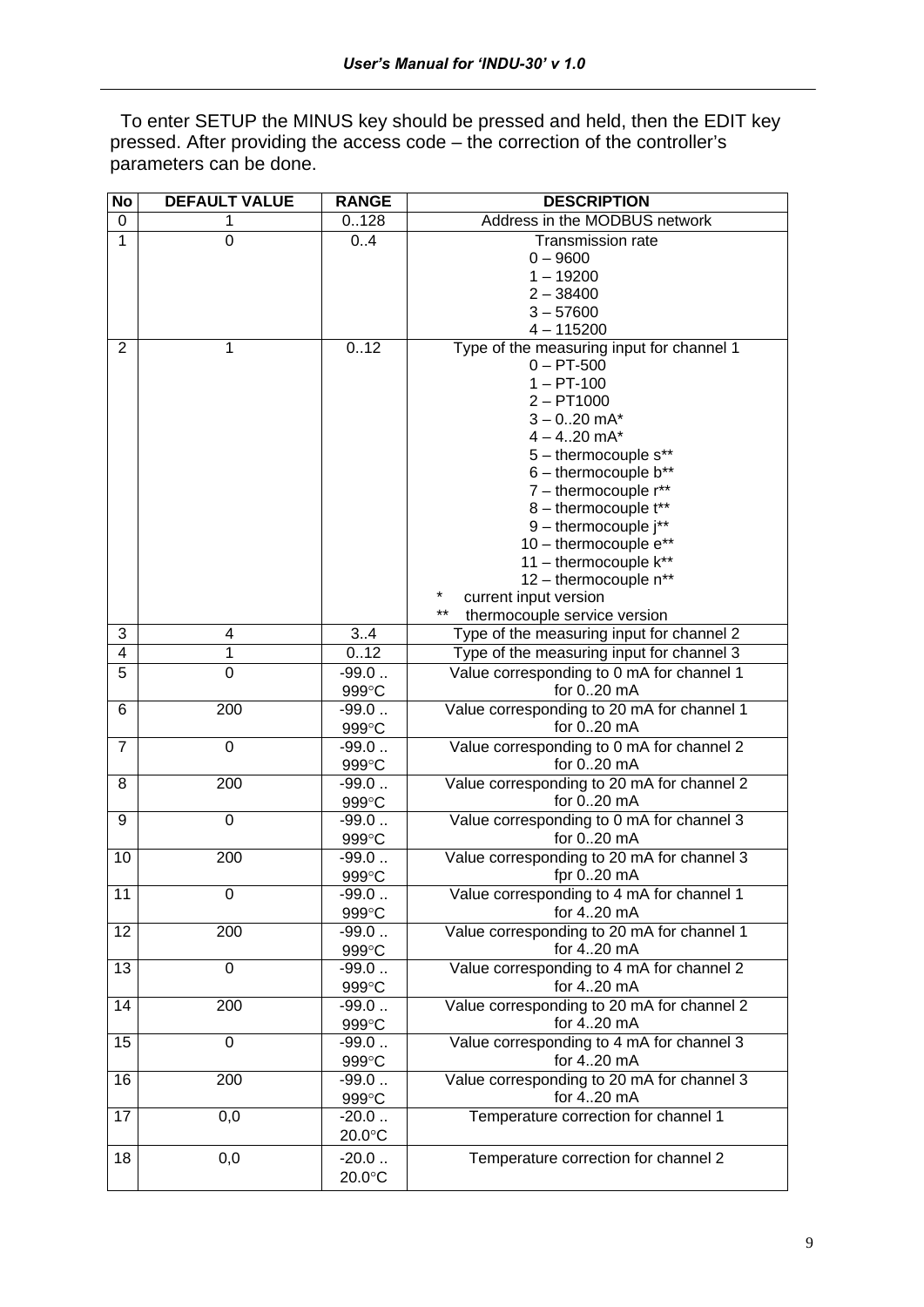| 19 | 0,0             | $-20.0$<br>20.0°C             | Temperature correction for channel 3               |
|----|-----------------|-------------------------------|----------------------------------------------------|
| 20 | On              | On / Off                      | Temperature governor                               |
|    |                 |                               | Off- always                                        |
|    |                 |                               | On- only when in the START mode                    |
| 21 | On              | On / Off                      | Humidity governor                                  |
|    |                 |                               | Off- always                                        |
|    |                 |                               | On- only when in the START mode                    |
| 22 |                 |                               |                                                    |
| 23 | $-99$           | $-99.400^{\circ}$ C           | The lowest Temperature value, which can be set     |
|    |                 |                               | by the user                                        |
| 24 | 150             | $-99400^{\circ}C$             | The highest Temperature value, which can be set    |
|    |                 |                               | by the user                                        |
| 25 |                 |                               |                                                    |
| 26 |                 |                               |                                                    |
| 27 | 0               | 0.3                           | Temperature governor coupled to relay REL 1        |
|    |                 |                               | $0$ – simple hysteresis                            |
|    |                 |                               | 1 - reversed hysteresis                            |
|    |                 |                               | 2 - approaching hysteresis                         |
|    |                 |                               | $3 - PID$                                          |
| 28 | 0               | 0.1                           | Humidity governor coupled to relay REL 2           |
|    |                 |                               | 0 - simple hysteresis (increasing)                 |
|    |                 |                               | 1 - reversed hysteresis (decreasing)               |
| 29 | 1               | 03                            | Temperature governor coupled to relay REL 3        |
|    |                 |                               | $0$ – simple hysteresis                            |
|    |                 |                               | 1 - reversed hysteresis                            |
|    |                 |                               | 2 - approaching hysteresis                         |
|    |                 |                               | $3 - PID$                                          |
| 30 | $\mathbf 0$     | 0.1                           | Humidity governor coupled to relay REL 5           |
|    |                 |                               | 0 - simple hysteresis (increasing)                 |
|    |                 |                               | 1 - REL 5 signals ALARM                            |
| 31 | 1,0             | $0.0-.5.0^{\circ}C$           | Lower hysteresis for the governor coupled to REL 1 |
| 32 | 1,0             | $0.0-.5.0^{\circ}C$           | Lower hysteresis for the governor coupled to REL 2 |
| 33 | 1,0             | $0.0-.5.0^{\circ}C$           | Lower hysteresis for the governor coupled to REL 3 |
| 34 | 1,0             | $0.0-.5.0^{\circ}C$           | Lower hysteresis for the governor coupled to REL 5 |
| 35 | 1,0             | $0.0-.5.0$ °C                 | Upper hysteresis for the governor coupled to REL 1 |
| 36 | 1,0             | $0.0$ $5.0^{\circ}$ C         | Upper hysteresis for the governor coupled to REL 2 |
| 37 | 1,0             | $0.0$ $5.0^{\circ}\mathrm{C}$ | Upper hysteresis for the governor coupled to REL 3 |
| 38 | $1,0^{\circ}$ C | $0.0$ $5.0^{\circ}$ C         | Upper hysteresis for the governor coupled to REL 5 |
| 39 | $50^{\circ}$ C  |                               | Temperature of activation (Tga) of the governor    |
|    |                 | $0.200^{\circ}$ C             | coupled to REL 1 for the " set value approach"     |
|    |                 |                               | algorithm                                          |
| 40 | $50^{\circ}$ C  | $0.200^{\circ}$ C             | Temperature of activation (Tga) of the governor    |
|    |                 |                               | coupled to REL 2 for the " set value approach"     |
|    |                 |                               | algorithm                                          |
| 41 | $50^{\circ}$ C  | $0200^{\circ}C$               | Temperature of activation (Tga) of the governor    |
|    |                 |                               | coupled to REL 3 for the " set value approach"     |
|    |                 |                               | algorithm                                          |
| 42 | 1               | 0.100 s                       | Time delay of the governor [seconds]               |
|    |                 |                               | coupled to REL 1                                   |
| 43 | 1               | 0.100 s                       | Time delay of the governor [seconds]               |
|    |                 |                               | coupled to REL 2                                   |
| 44 | 1               | 0.100 s                       | Time delay of the governor [seconds]               |
|    |                 |                               | coupled to REL 3                                   |
| 45 | 0               | 0.12                          | Condition for the START mode end                   |
| 46 | 1               | 0.1                           | Recording                                          |
|    |                 |                               | $0$ – continuous recording                         |
|    |                 |                               | 1 - recording only in the START mode               |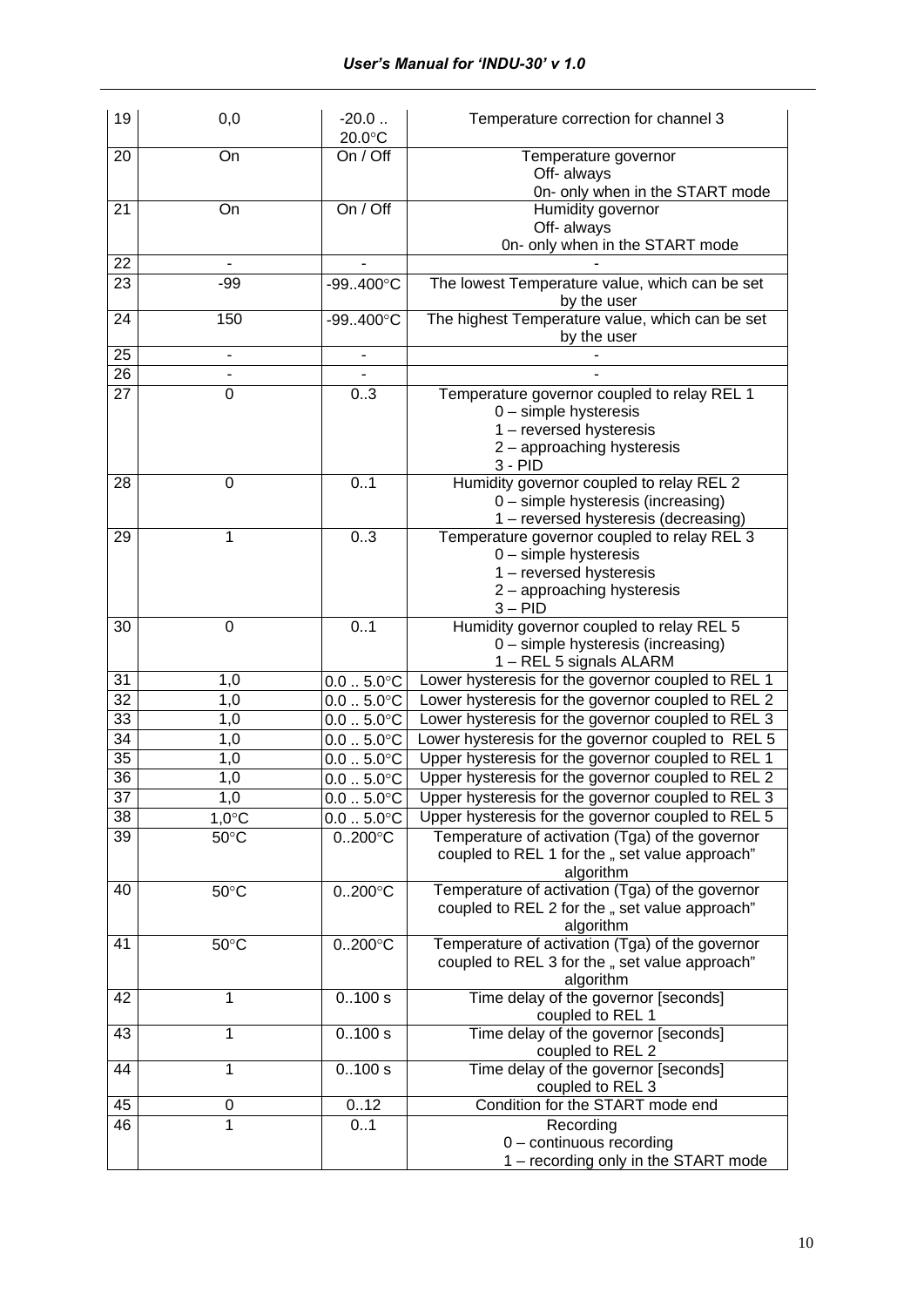| 47 | <b>HMD</b>      | HMD / HM        | AUTOSTART mode - parameters' format<br>HMD - hour, minute and twenty-four hours delay<br>before the START of the process<br>HM – number of hours and minutes remaining to<br>the START mode                                                                                                                                             |
|----|-----------------|-----------------|-----------------------------------------------------------------------------------------------------------------------------------------------------------------------------------------------------------------------------------------------------------------------------------------------------------------------------------------|
| 48 | 5               |                 | 010 hours Maximal time (in hours) after which (when there was a<br>power failure) the controller does not return to<br>the START mode                                                                                                                                                                                                   |
| 49 | 1               | 1360 min        | Rate of the measurements recording                                                                                                                                                                                                                                                                                                      |
| 50 | 1               | $1.360$ min     | Rate of alarms recording                                                                                                                                                                                                                                                                                                                |
| 51 | $\circ$ C       | $\degree$ C / F | Temperature unit                                                                                                                                                                                                                                                                                                                        |
| 52 | $1$ [min]       | $0.99$ [min]    | Sound signal - duration.<br>Note! When 0 value entered, the signal can be deleted<br>by the OK key!                                                                                                                                                                                                                                     |
| 53 | 1               | 0.1             | Alarm output mode of operation<br>0 - interrupted signal<br>1 - continuous signal                                                                                                                                                                                                                                                       |
| 54 | 150°C           | -99999°C        | Maximal permissible temperature (alarm)                                                                                                                                                                                                                                                                                                 |
| 55 | 150°C           | -99 999°C       | Maximal permissible humidity (alarm)                                                                                                                                                                                                                                                                                                    |
| 56 |                 |                 |                                                                                                                                                                                                                                                                                                                                         |
| 57 | $-99^{\circ}$ C | -99999°C        | Minimal permissible temperature (alarm)                                                                                                                                                                                                                                                                                                 |
| 58 | $-99^{\circ}$ C | -99999°C        | Minimal permissible humidity (alarm)                                                                                                                                                                                                                                                                                                    |
| 59 | $\blacksquare$  |                 |                                                                                                                                                                                                                                                                                                                                         |
| 60 | Off             | On / Off        | Alarm activation - failure of the sensor in channel 1                                                                                                                                                                                                                                                                                   |
| 61 | Off             | On / Off        | Alarm activation - failure of the sensor in channel 2                                                                                                                                                                                                                                                                                   |
| 62 | Off             | On / Off        | Alarm activation - failure of the sensor in channel 3                                                                                                                                                                                                                                                                                   |
| 63 | Off             | On / Off        | Alarm activation - Max temperature exceeded                                                                                                                                                                                                                                                                                             |
| 64 | Off             | On / Off        | Alarm activation - Max humidity exceeded                                                                                                                                                                                                                                                                                                |
| 65 | $\blacksquare$  | $\sim$          |                                                                                                                                                                                                                                                                                                                                         |
| 66 | Off             | On / Off        | Alarm activation - Min temperature exceeded                                                                                                                                                                                                                                                                                             |
| 67 | Off             | On / Off        | Alarm activation - Min humidity exceeded                                                                                                                                                                                                                                                                                                |
| 68 |                 |                 |                                                                                                                                                                                                                                                                                                                                         |
| 69 | Off             | 0.4             | Control input 1                                                                                                                                                                                                                                                                                                                         |
| 70 | Off             | 0.4             | 0 - alarm switched off<br>1 - alarm, when inputs 6-8 shorted<br>2 - alarm, when inputs 6-8 not shorted<br>3 - keyboard lockout when inputs 6-8 shorted<br>4 - keyboard lockout when inputs 6-8 not shorted<br>Control input 2<br>0 - alarm switched off<br>1 - alarm, when inputs 7-8 shorted<br>2 - alarm, when inputs 7-8 not shorted |
|    |                 |                 | 3 - keyboard lockout when inputs 7-8 shorted<br>4 - keyboard lockout when inputs 7-8 not shorted                                                                                                                                                                                                                                        |
| 71 | 60              | 0.999 s         | Time delay in the alarm signaling, when sensors are<br>faulty                                                                                                                                                                                                                                                                           |
| 72 | 60              | 0.999 s         | Time delay in the alarm signaling, when permissible<br>settings exceeded                                                                                                                                                                                                                                                                |
| 73 | 60              | 0.999 s         | Time delay in the alarm signaling, when alarm on<br>control inputs                                                                                                                                                                                                                                                                      |
| 74 | 0               | 0999            | Change of the access code to SETUP<br>0 value - checking the code switched off                                                                                                                                                                                                                                                          |
| 75 | 0               | 0.245           | Address in MODBUS network of the SLAVE device<br>(digital sensor of humidity and temperature)                                                                                                                                                                                                                                           |
| 76 | 1               | 02              | Selection of the method of humidity measurement<br>0 - on the bases of current in channel 2<br>1 - external digital humidity sensor (RS485)<br>2 - psychrometric measurements                                                                                                                                                           |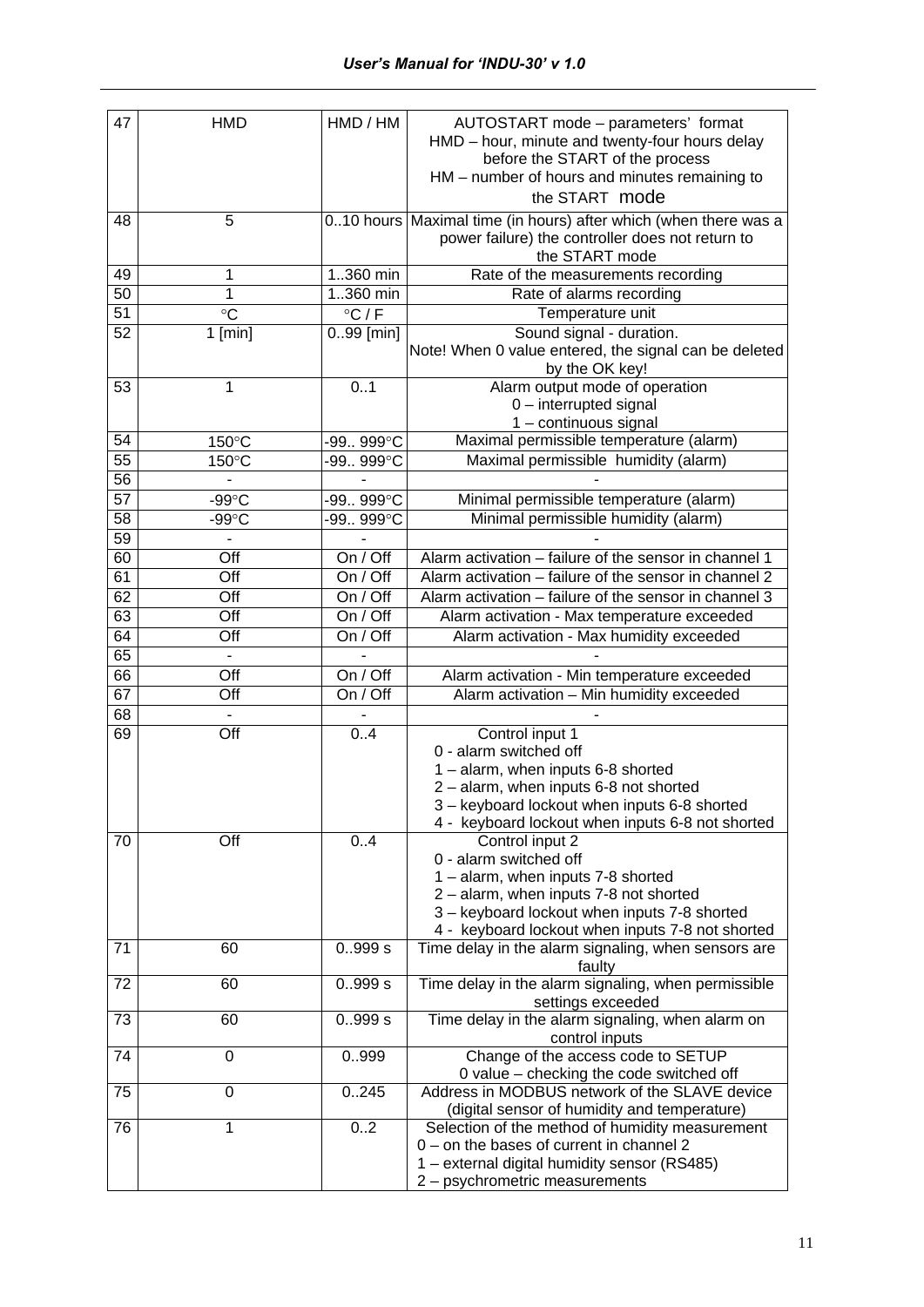|    | 0.1       | Selection of the method of temperature measurement<br>0 - analogue input of channel 1<br>1 – external digital temperature sensor (RS485) |
|----|-----------|------------------------------------------------------------------------------------------------------------------------------------------|
| 78 | 0.1       | Selection of the psychrometric table<br>$0$ – table for the air velocity up to 0.5 m/s<br>1 – table for the air velocity up to 2.5 m/s   |
| 79 | $-99.100$ | The set temperature offset for the governor coupled to<br>relay REL 3, used at two-step heating.                                         |

# CONDITIONS FOR THE END OF THE CYCLE

| No             | Condition for the end of the cycle                   |
|----------------|------------------------------------------------------|
| 0              | End of the cycle, when the set time obtained         |
| 1              | End of the cycle, when the set temperature exceeded  |
| $\overline{2}$ | End of the cycle, when the set humidity exceeded     |
| $\overline{3}$ | End of the cycle, when the set time obtained or when |
|                | the set temperature exceeded                         |
| $\overline{4}$ | End of the cycle, when the set time obtained or when |
|                | the set humidity exceeded                            |
| 5              | End of the cycle, when the set time obtained and the |
|                | set temperature exceeded                             |
| 6              | End of the cycle, when the set time obtained and the |
|                | set humidity exceeded                                |
| $\overline{7}$ | End of the cycle, when the temperature decreases     |
|                | below the set value                                  |
| 8              | End of the cycle, when the humidity decreases below  |
|                | the set value                                        |
| 9              | End of the cycle, when the set time obtained or when |
|                | the temperature decreases below the set value        |
| 10             | End of the cycle, when the set time obtained or when |
|                | the humidity decreases below the set value           |
| 11             | End of the cycle, when the set time obtained and     |
|                | when the temperature decreases below the set value   |
| 12             | End of the cycle, when the set time obtained and the |
|                | humidity decreases below the set value               |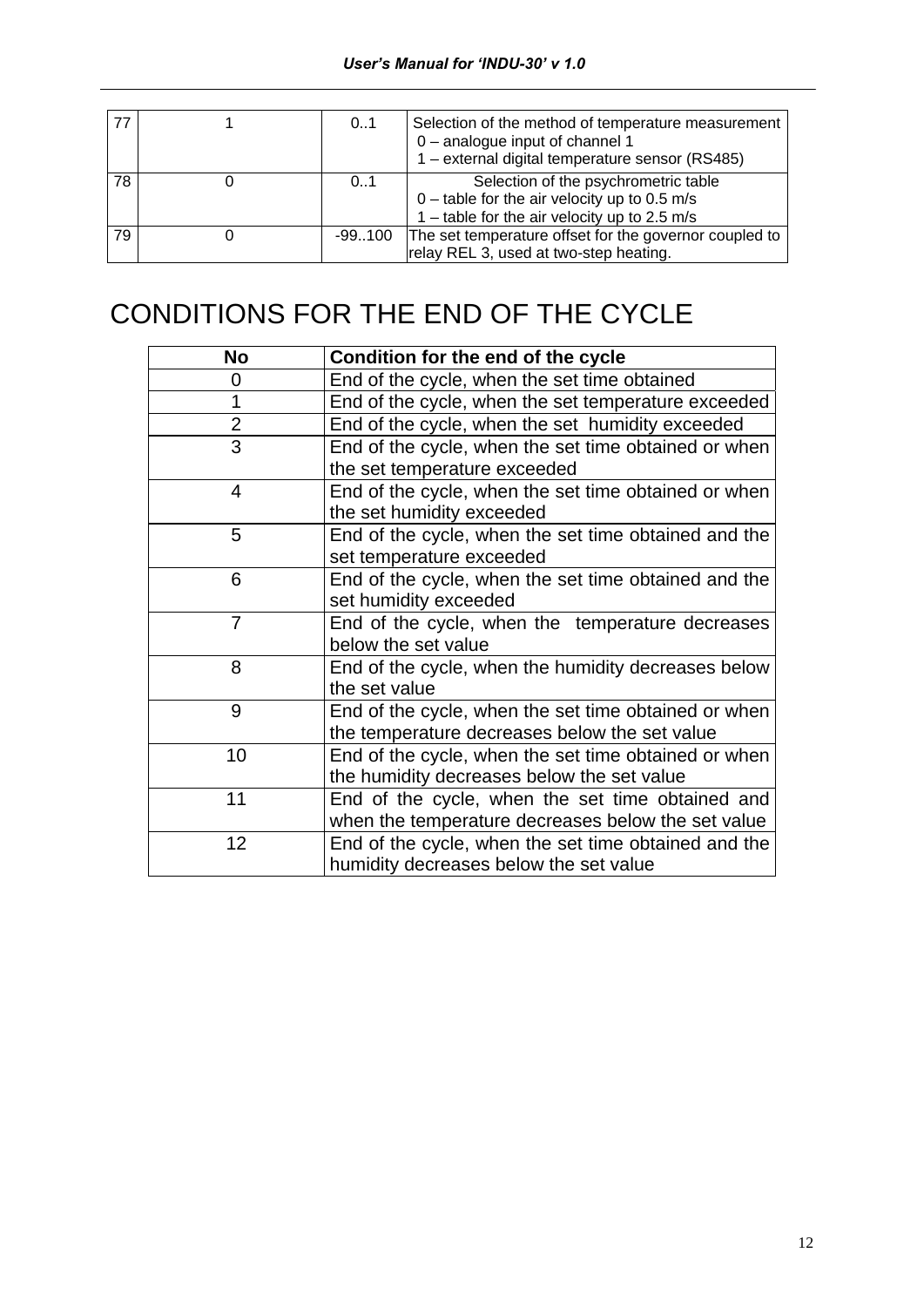



\* The example of application should give the user a general idea only, and can not be considered the project of the control system - neither as total one nor as its part.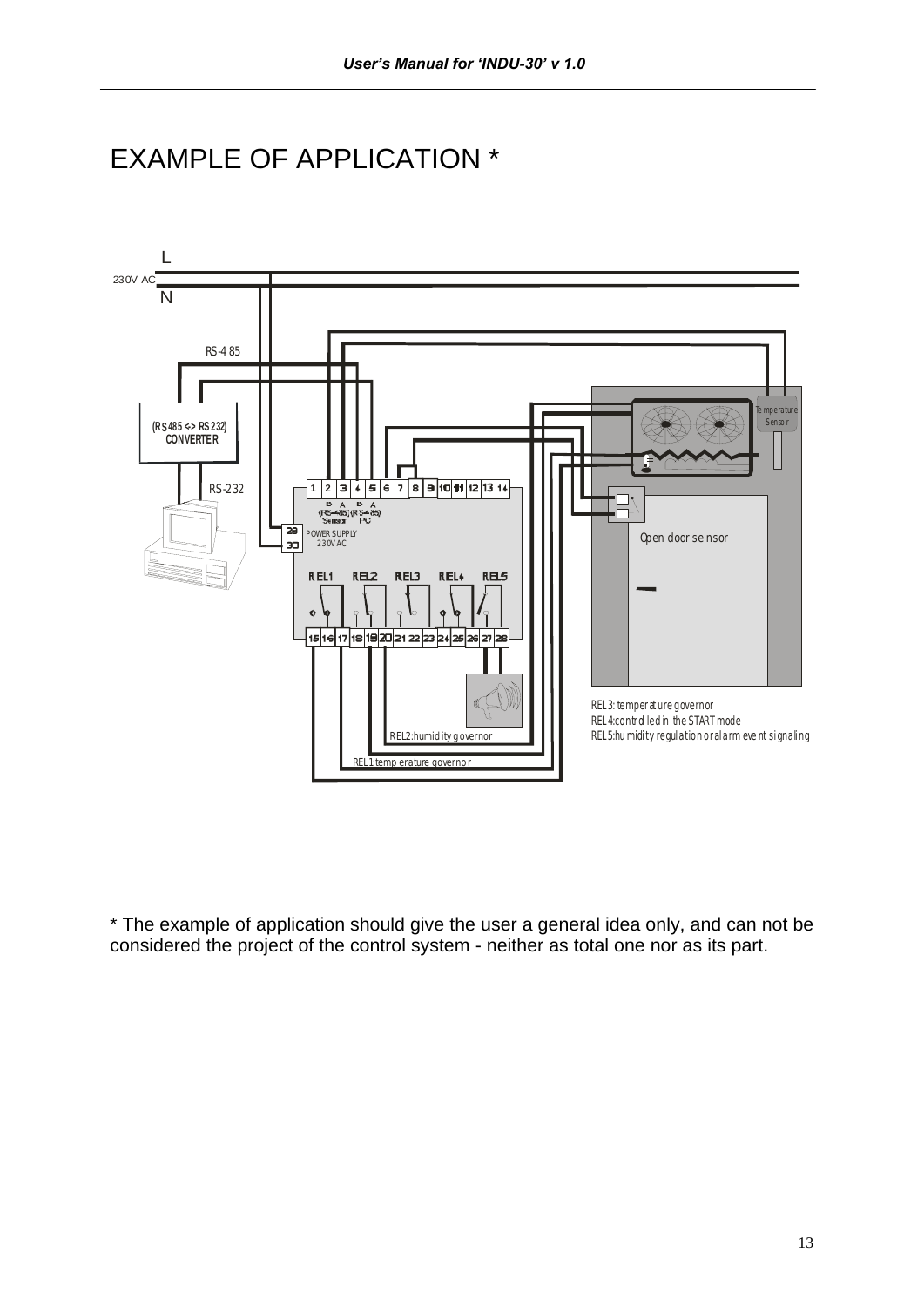## **Notes**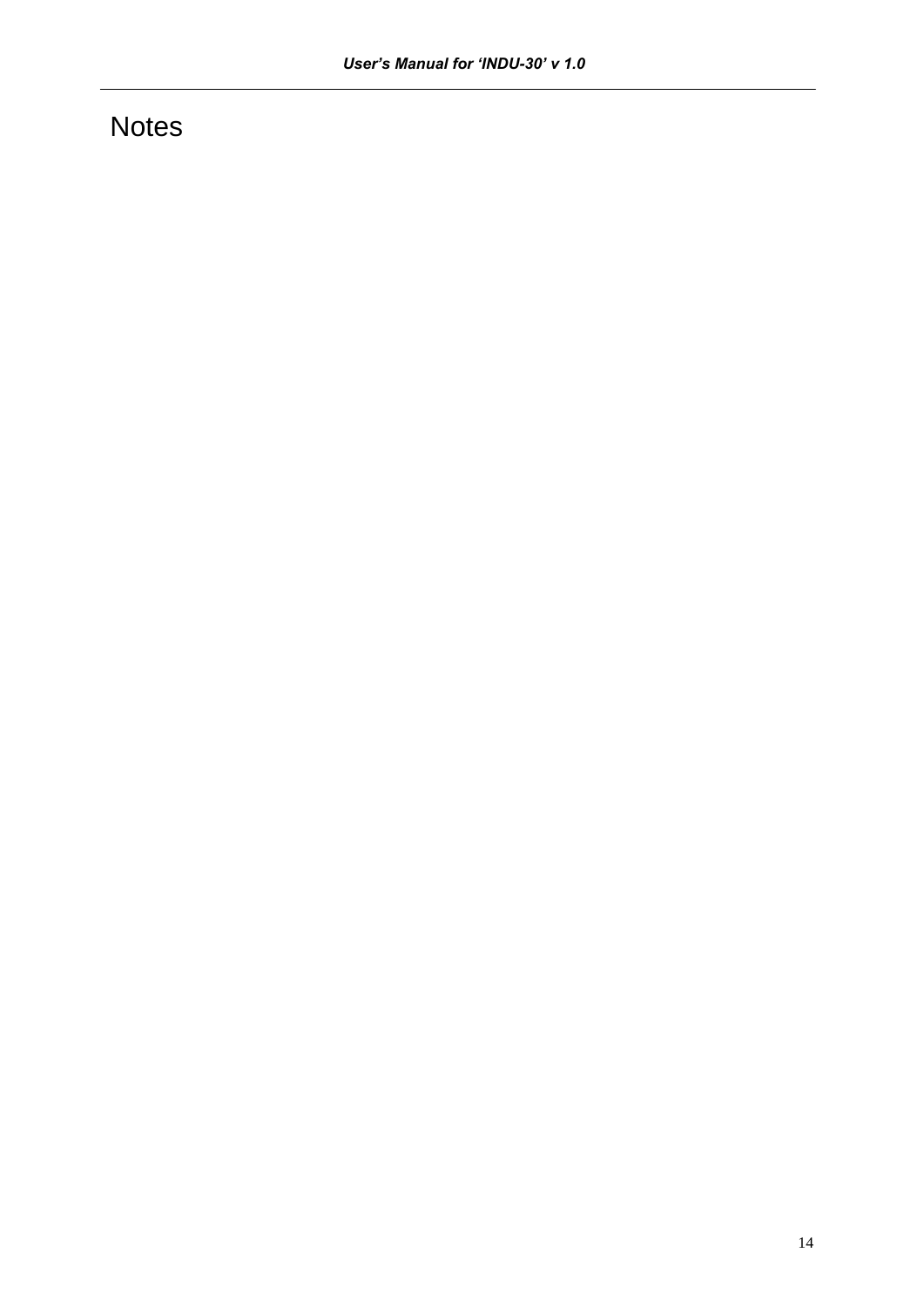## **Notes**